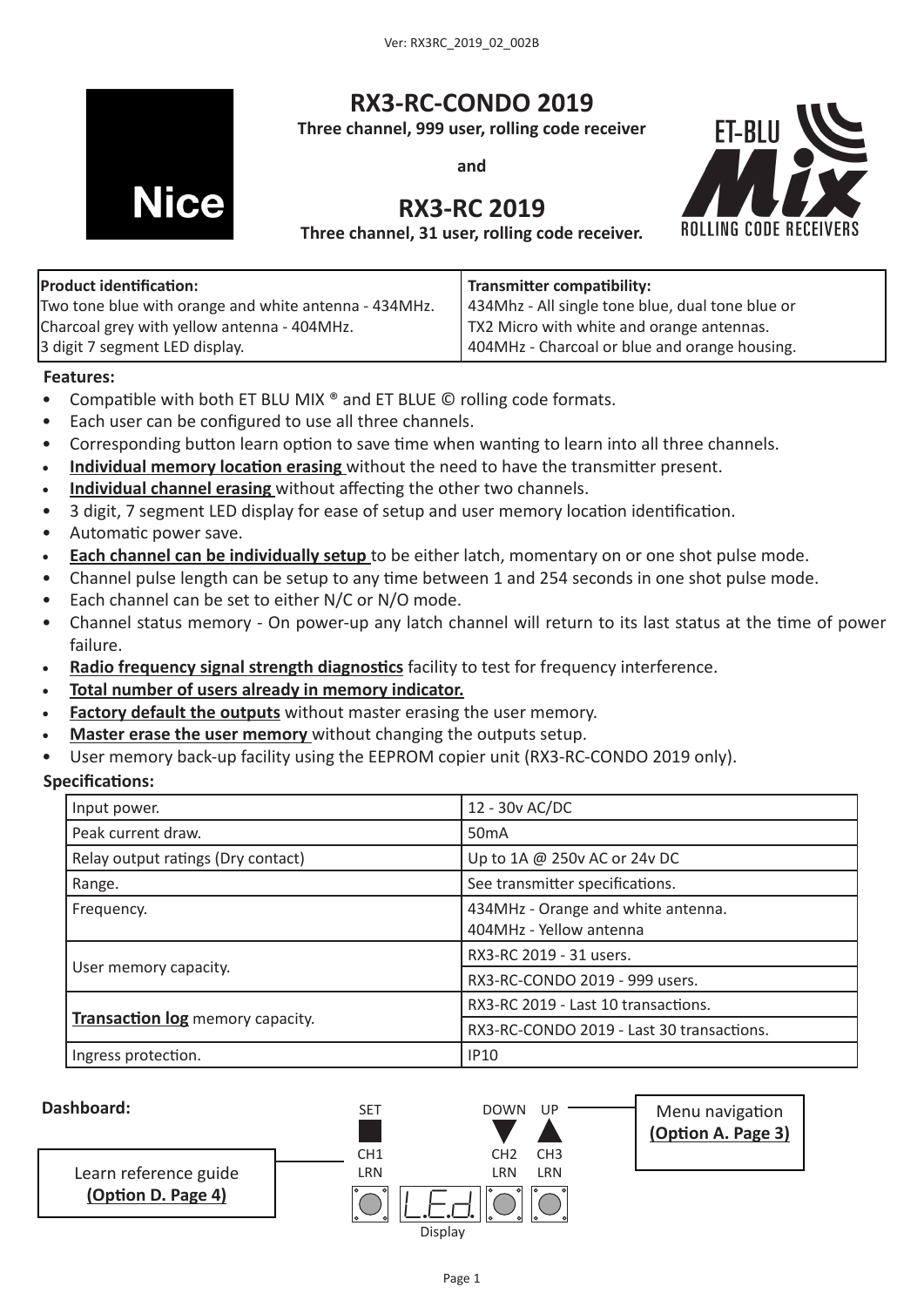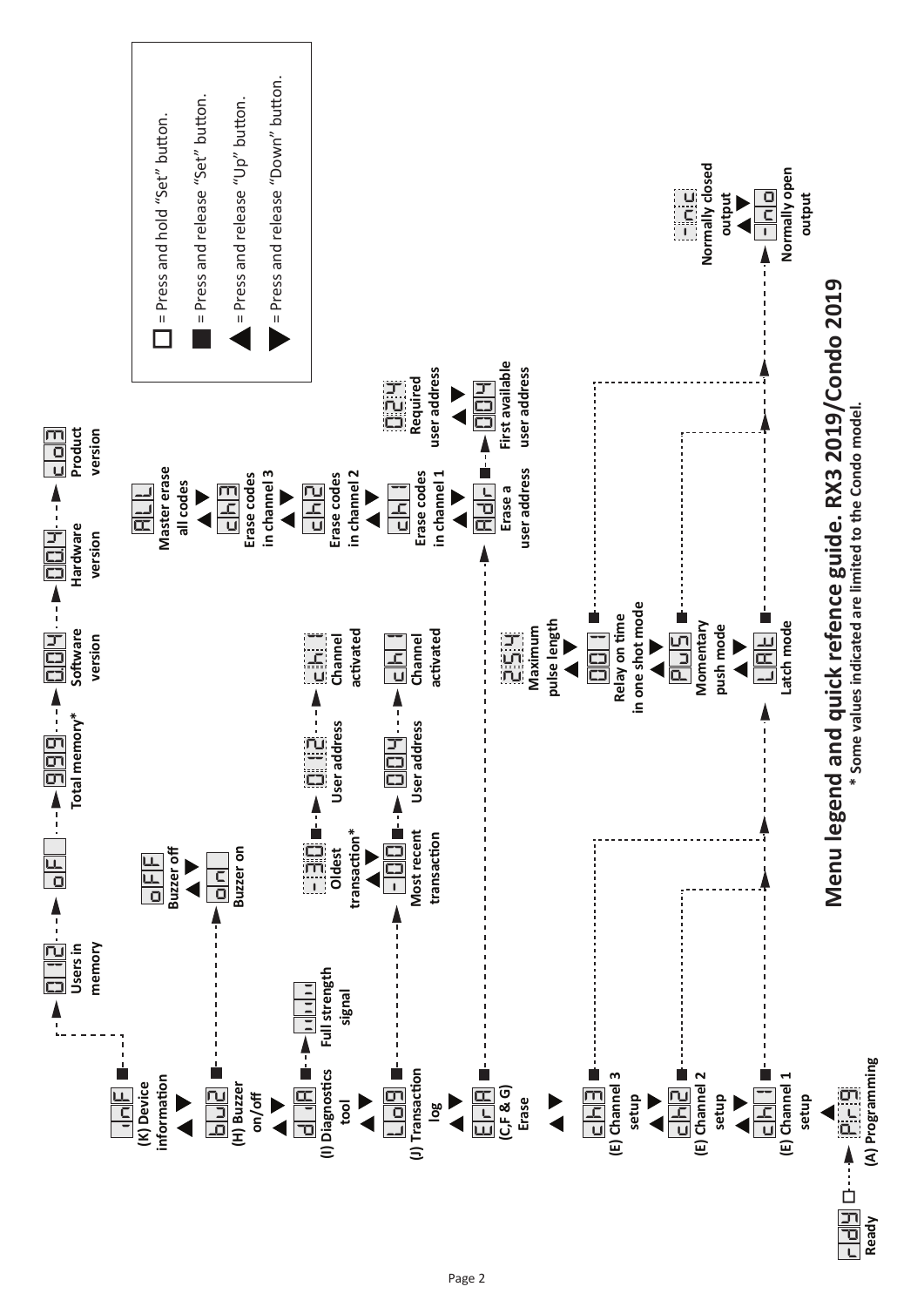<span id="page-2-2"></span><span id="page-2-0"></span>

| $\mathsf{A}$                                          |                                                                                                                                                                                                                                                                                                                                                                                                                                                                                                                                                                                                                                                                                                                                                                                  | <b>Entering, Navigating And Exiting Programming Mode.</b>                                                                    |  |  |  |
|-------------------------------------------------------|----------------------------------------------------------------------------------------------------------------------------------------------------------------------------------------------------------------------------------------------------------------------------------------------------------------------------------------------------------------------------------------------------------------------------------------------------------------------------------------------------------------------------------------------------------------------------------------------------------------------------------------------------------------------------------------------------------------------------------------------------------------------------------|------------------------------------------------------------------------------------------------------------------------------|--|--|--|
|                                                       |                                                                                                                                                                                                                                                                                                                                                                                                                                                                                                                                                                                                                                                                                                                                                                                  | To enter programming mode, press and hold the "Set" $\square$ until the buzzer beeps twice and display changes<br>to "Pr 9". |  |  |  |
| $\bullet$                                             | Navigate the options by scrolling either "Up" $\wedge$ or "Down" V and enter any option by pressing and releasing<br>the "Set"□ button once.                                                                                                                                                                                                                                                                                                                                                                                                                                                                                                                                                                                                                                     |                                                                                                                              |  |  |  |
| $\bullet$<br>$\bullet$                                | To exit back one level at a time, press and hold the "Set" $\Box$ button until a single beep is heard and the display<br>flashes either "P-9" if exiting back to the main list of options or "End" if exiting programming completely.<br>If no button is pressed for 25 seconds while in programming, the receiver exits programming automatically.                                                                                                                                                                                                                                                                                                                                                                                                                              |                                                                                                                              |  |  |  |
|                                                       |                                                                                                                                                                                                                                                                                                                                                                                                                                                                                                                                                                                                                                                                                                                                                                                  |                                                                                                                              |  |  |  |
| B                                                     |                                                                                                                                                                                                                                                                                                                                                                                                                                                                                                                                                                                                                                                                                                                                                                                  | <b>Factory Defaulting The Output Settings.</b>                                                                               |  |  |  |
| 2.<br>3.<br>$\bullet$<br>4.<br>$\bullet$<br>$\bullet$ | 1. Remove power.<br>Press and hold all three ("Set", "Up"and "Down") buttons.<br>While pressing and holding the buttons, power the receiver up.<br>The buzzer begins beeping intermittently and display alternates between "FRE" and "r5E".<br>Wait(Removing power or releasing any button at this stage will abort the factory reset!)<br>Buzzer stops beeping and display remains on "r 5L"<br>5. Wait<br>Buzzer beeps once and display changes to "dnE"<br>6. Release the three buttons.<br>All three channel outputs and the buzzer output will now be back at factory default.<br>$Ch1 = 1$ second, 1 shot pulse mode. Normally open N/O.<br>Ch2 = 1 second, 1 shot pulse mode. Normally open N/O.<br>Ch3 = 1 second, 1 shot pulse mode. Normally open N/O.<br>Buzzer = On. |                                                                                                                              |  |  |  |
|                                                       |                                                                                                                                                                                                                                                                                                                                                                                                                                                                                                                                                                                                                                                                                                                                                                                  |                                                                                                                              |  |  |  |

## <span id="page-2-1"></span>**C Master Erasing Users From The Memory.**

*On completion of a master erase, all user memory locations will be cleared and no previously learnt transmitter codes will work on the receiver. This procedure does not effect the output settings. To default the output settings see Factory Defaulting The Output Settings "B" above.*

- 1. Enter programming. (See A on page 3)
- 2. Scroll to "**era**". (See A on page 3)
- 3. Press and release "Set" to enter the option. (See A on page 3)
- 4. Scroll to "**ALL**". (See A on page 3)
- 5. Press and release "Set" to select the option. (See A on page 3)
- • Display shows "\_**up**"
- 6. Press and hold "Up"
- • Display shows "\_**o** "
- 7. While still holding "Up" press and hold "Set".
- • Buzzer begins beeping intermittently and display flashes "**all**".
- 8. Wait.....(Removing power or releasing either button at this stage will abort the master erase!)
- 9. Buzzer stops beeping and display changes to " $--$ ".
- 10. Wait.......
- • Buzzer beeps twice rapidly and display changes to "**dne**".
- 11. Release the buttons.
- • All memory locations are now cleared. Display reverts back to "**pr9**"
- 12. Exit back or scroll to next requirement. (See A on page 3)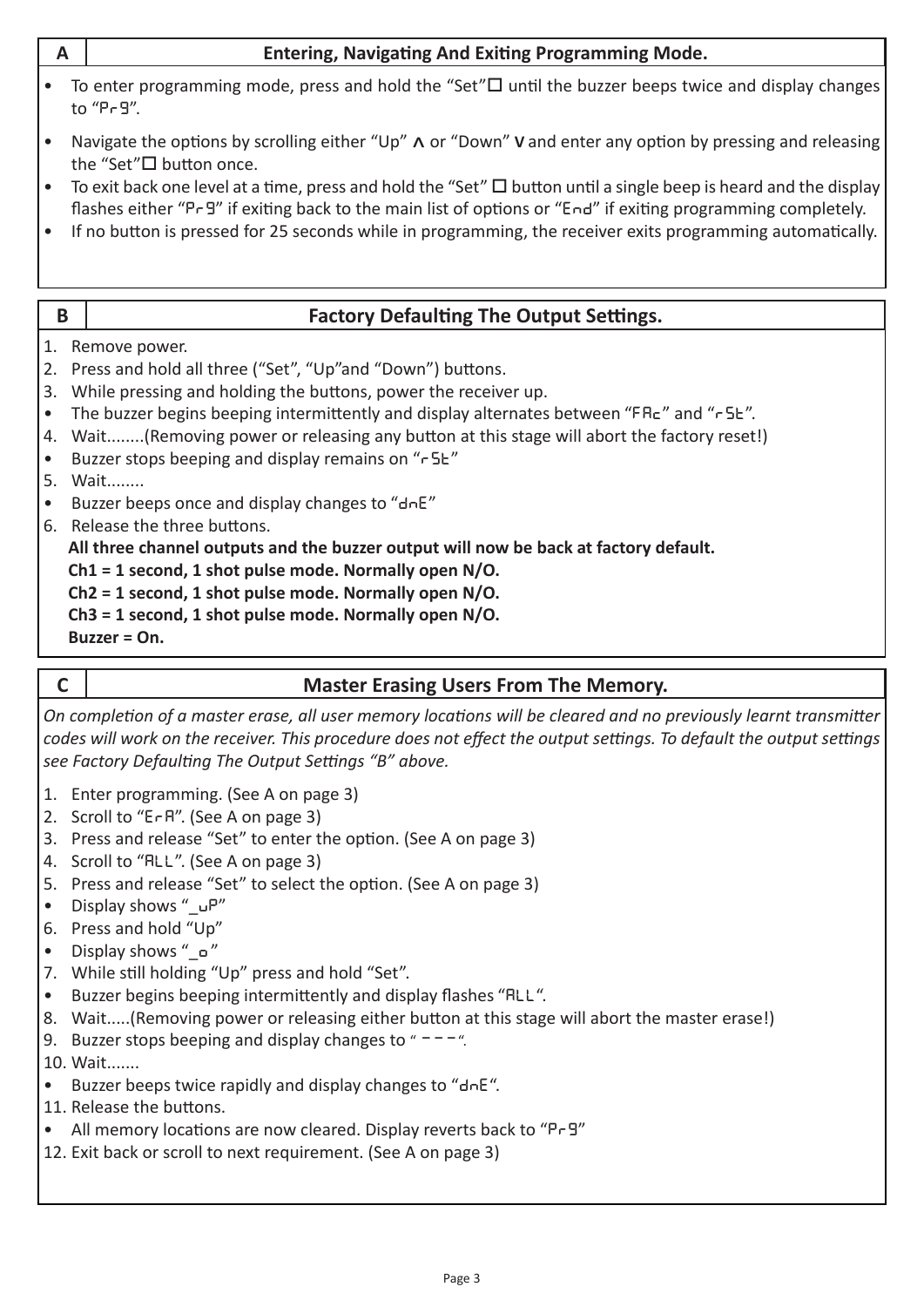## <span id="page-3-1"></span>**D Learning A Transmitter Button Into The Memory.**

*When learning a new transmitter into the receiver it is automatically allocated to the first available memory location. If a second or third button from a previously learnt remote control is learnt into the receiver then the same memory location is allocated. You can overwrite any button already learnt into a channel with different button code so long as it is from the same remote transmitter.*

- 1. Begin transmitting with the required remote button by pressing and holding it.
- 2. While still transmitting, press and release the required button on the receiver.

**Channel 1 = "Set" Channel 2 = "Down" Channel 3 = "Up"** 

- **Corresponding learn = "Up", while pressing "Up" the "Down", while pressing "Up" and "Down" the "Set"**
- The buzzer will beep and the display will confirm the user memory location allocated followed by the channel selected.
- 3. Release the remote button.
- 4. Repeat 1 to 3 for additional remote buttons.

## <span id="page-3-0"></span>**E Changing The Channel Functionality.**

*Each channel can be independently configured to either latch, pulse or momentary push mode, when triggered.*

- 1. Enter programming. (See A on page 3)
- 2. Scroll to required channel "**Ch1**", "**Ch2**" or "**Ch3**". (See A on page 3)
- 3. Press and release "Set" to enter the option. (See A on page 3)
- • The last programmed setting will display "**001**".
- 4. Scroll to new requirement.
	- *"***lat***"* **= Latch mode.**
	- *"***pu5***"* **= Momentary push mode (Mimics transmission)**
	- *"***001** *"*......to *"***254***"* **= Relay on time in seconds. One shot timer mode.**
- 5. With the required setting displayed, press and release the "Set" button.
- • Buzzer beeps twice rapidly and the ready (Standby) status of that channel is displayed "**-no**" or "**-nc**"
- 6. Scroll to required ready status for that channel.(See A on page 3)
- 7. With the required ready status displayed, press and release the "Set" button.
- 8. Buzzer beeps twice rapidly and display flashes "**dne**" before reverting back to "**pr9**"
- 9. Exit back or scroll to next requirement. (See A on page 3)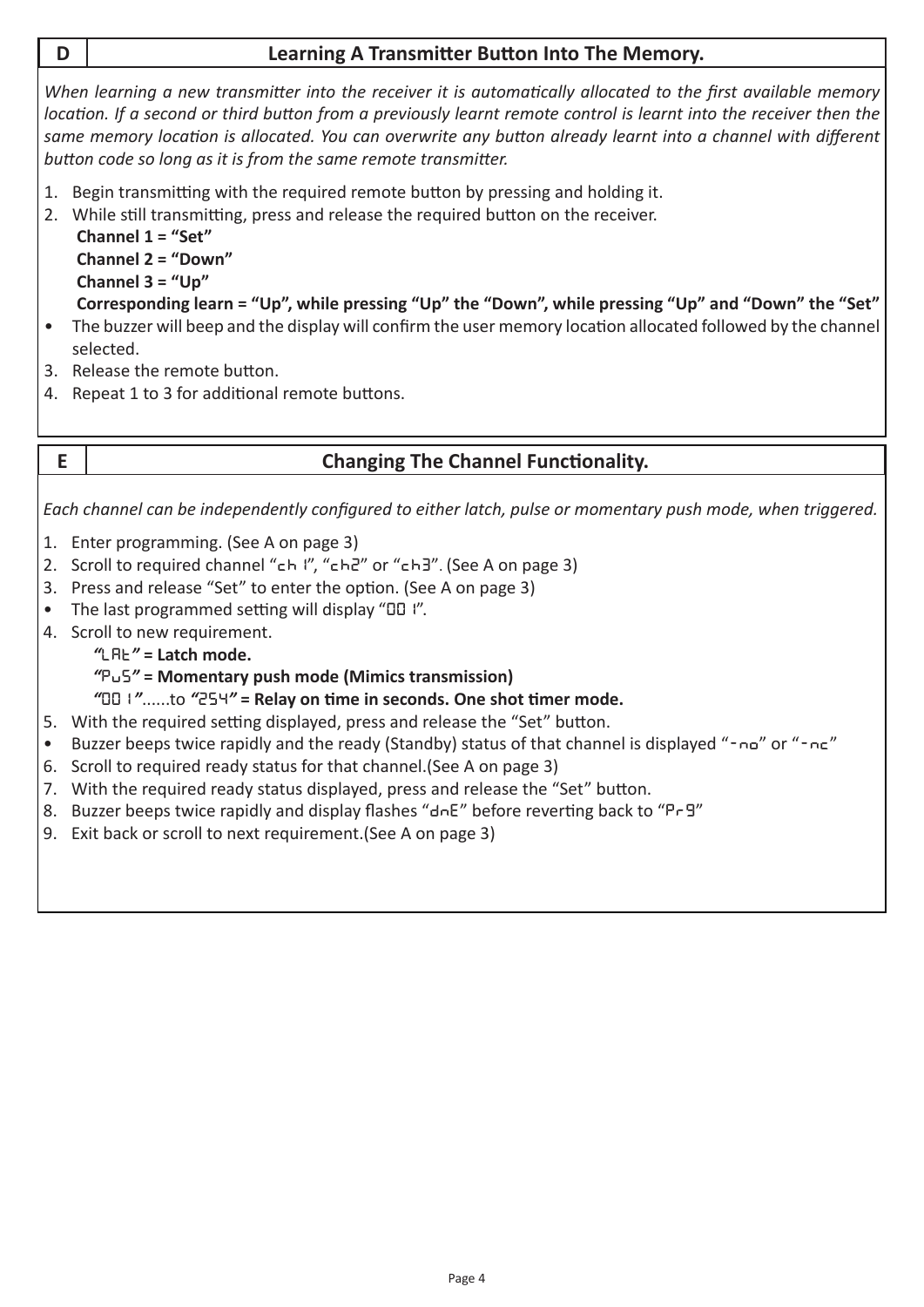<span id="page-4-0"></span>

| _   |
|-----|
| . . |
|     |

#### **F Erasing An Individual Memory Location.**

*You can delete any independent user from the system without effecting any other user already in the memory. This is done without the need for the transmitter being present.* 

- 1. Enter programming. (See A on page 3)
- 2. Scroll to "**era**". (See A on page 3)
- 3. Press and release "Set" to enter the option. (See A on page 3)
- • The first erase option displays "**adr**".
- 4. With "**adr**" displayed, press and release the "Set" button. (See A on page 3)
- The first memory location with a transmitter code programmed into it displays "00 I".
- 5. Scroll to required memory location"**030**". (See A on page 3)
- 6. With the required memory location displayed, press and release "Set".
- • The receiver prompts you to press and hold the "Up" button by displaying "**-up**".
- 7. Press and hold "Up".
- • Buzzer beeps once and the receiver prompts you to press and release "Set" by displaying "**-o** ".
- 8. While holding "Up" press and release "Set"
- • Buzzer beepstwice rapidly and display flashes "**dne**" before returning to the next available memory location.
- 9. Repeat from 5 above to erase more addresses or exit back.

## <span id="page-4-1"></span>**G Erasing All The Button Codes In A Single Channel.**

*It is possible to erase all of the button codes previously learnt into any one of the 3 channels, without effecting any other button codes learnt into any other channel.*

- 1. Enter programming. (See A on page 3)
- 2. Scroll to "**era**". (See A on page 3)
- 3. Press and release "Set" to enter the option. (See A on page 3)
- 4. Scroll to the required channel "**ch2**". (See A on page 3)
- 5. Press and release "Set" to select the option. (See A on page 3)
- 6. Press and hold "Up"
- • "**\_<sup>o</sup>**" displays as a prompt to begin holding the "Set" button as well.
- 7. While holding "Up" press and hold "Set".
- • Buzzer begins beeping intermittently and display flashes "**ch2**".
- 8. Wait.....(Removing power or releasing either button at this stage will abort the erase!)
- 9. Buzzer stops beeping and display changes to " $--$ ".
- 10. Wait.......(could be up to 30 seconds)
- • Buzzer beeps twice rapidly and display changes to "**dne**".
- 11. Release the buttons.
- • All memory locations for this channel are now cleared. Display reverts back to "**pr9**"
- 12. Exit back or scroll to next requirement. (See A on page 3)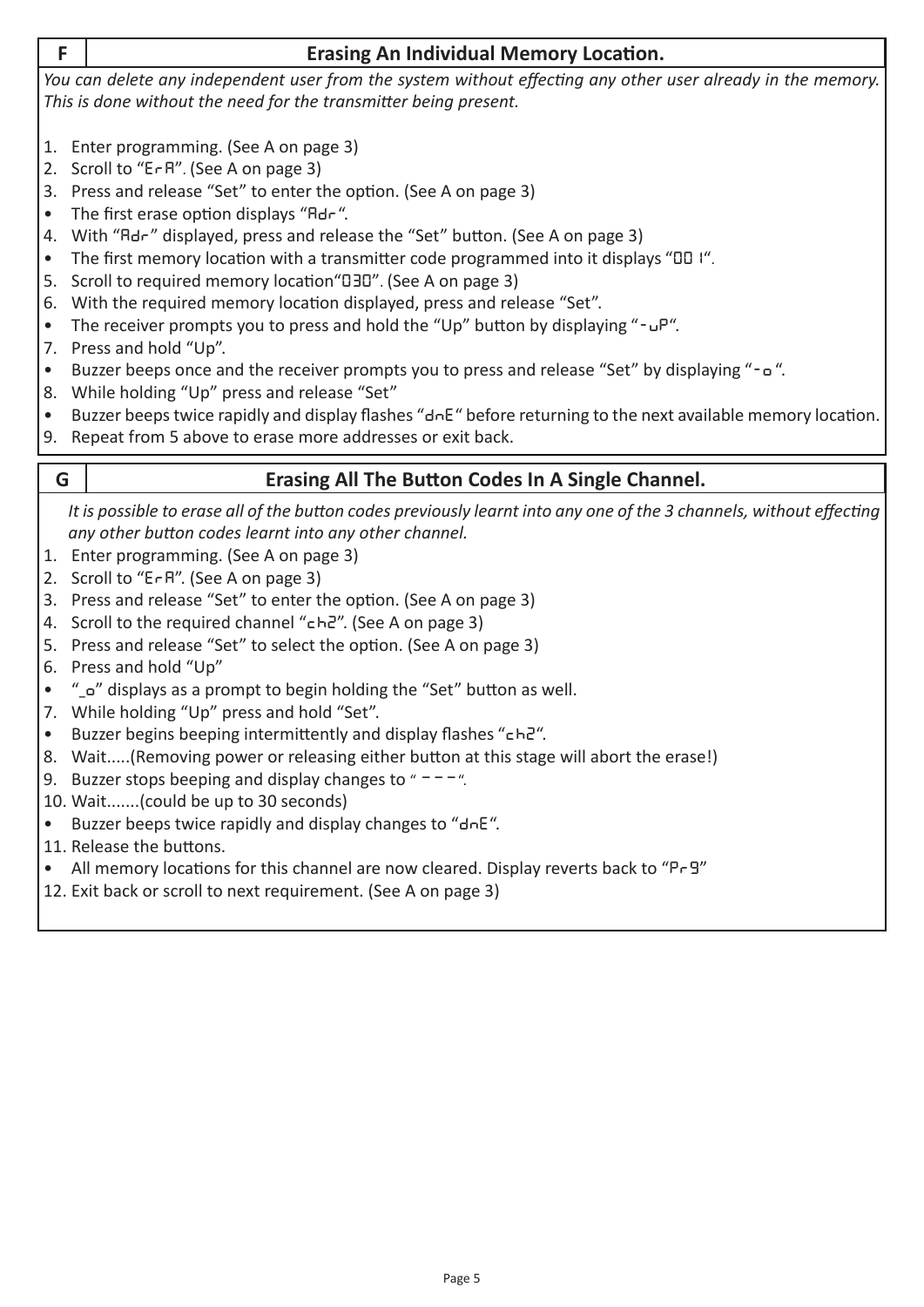## **H Disabling And Enabling The Buzzer Tones In Normal Operation.**

*Having the buzzer beep each time a valid remote button is pressed to activate the receiver, is useful for testing however it could become irrating in some applications. The buzzer can be disabled.*

- 1. Enter programming. (See A on page 3)
- 2. Scroll to "**bu2**" (See A on page 3)
- 3. Press and release "Set" to enter the option. (See A on page 3)
- • The last programmed setting will display "**on** ".
- 4. Using the "Up" or "Down" buttons toggle between "**on** " or "**off**".
- 5. Press and release the "Set" button.
- • Buzzer beeps twice rapidly and display flashes "**dne**" before reverting back to "**pr9**"
- 6. Exit back or scroll to next requirement.(See A on page 3)

## <span id="page-5-0"></span>**I Using The Radio Activity Diagnostics Tool.**

*In cases where the radio frequency is cluttered you will experience reduced response from a receiver unit. If the interfering radio "noise" is strong enough a receiver can become totally unresponsive. With this interference being radio it is very difficult to detect. Using the radio activity diagnostics tool can help you detect and possibly locate the source of the interference.*

- 1. Enter programming. (See A on page 3)
- 2. Scroll to "d<sub>'</sub>R" (See A on page 3)
- 3. Press and release "Set" to enter the option. (See A on page 3)
- The display immediately reverts to the signal strength meter.
- In the case of any transmission on the receiver frequency being active, the display signal strength bar will increase to the right as the signal gains strength. Bear in mind the signal strength of a transmission will increase as you get closer to the transmitter and weaker as you move further away.
- In the case of a transmission from a learnt remote button being received, the receiver will respond by beeping and displaying the subsequent memory location address followed by the channel that button is paired to and finally the signal strength of the transmission. "**001**" "**ch1** " "**111111** "
- 4. When done testing, exit back. (See A on page 3)
- Buzzer beeps once and display flashes " $d \neg E$ " before reverting back to "P $\neg$ "

## <span id="page-5-1"></span>**J Using The Last Transactions Log.**

*The last transactions are stored in memory and can be viewed by scrolling through the log. Please note this memory is volatile and will reset on a power cycle. The two models have different size logs. See page 1 for values.*

- 1. Enter programming. (See A on page 3)
- 2. Scroll to "**lo9**" (See A on page 3)
- 3. Press and release "Set" to enter the option. (See A on page 3)
- • "**-00** " displays. This is the most recent activation.
- 4. To view this activation, press and release the "Set".
- • Buzzer beeps once and the display flashes the user number followed by the channel activated. "**001**" "**ch1**"
- 5. Scroll up for earlier activations in the log and repeat 4.
- 6. When done, exit back. (See A on page 3)
- • Buzzer beeps once and display flashes "**dne**" before reverting back to "**pr9**"

Page 6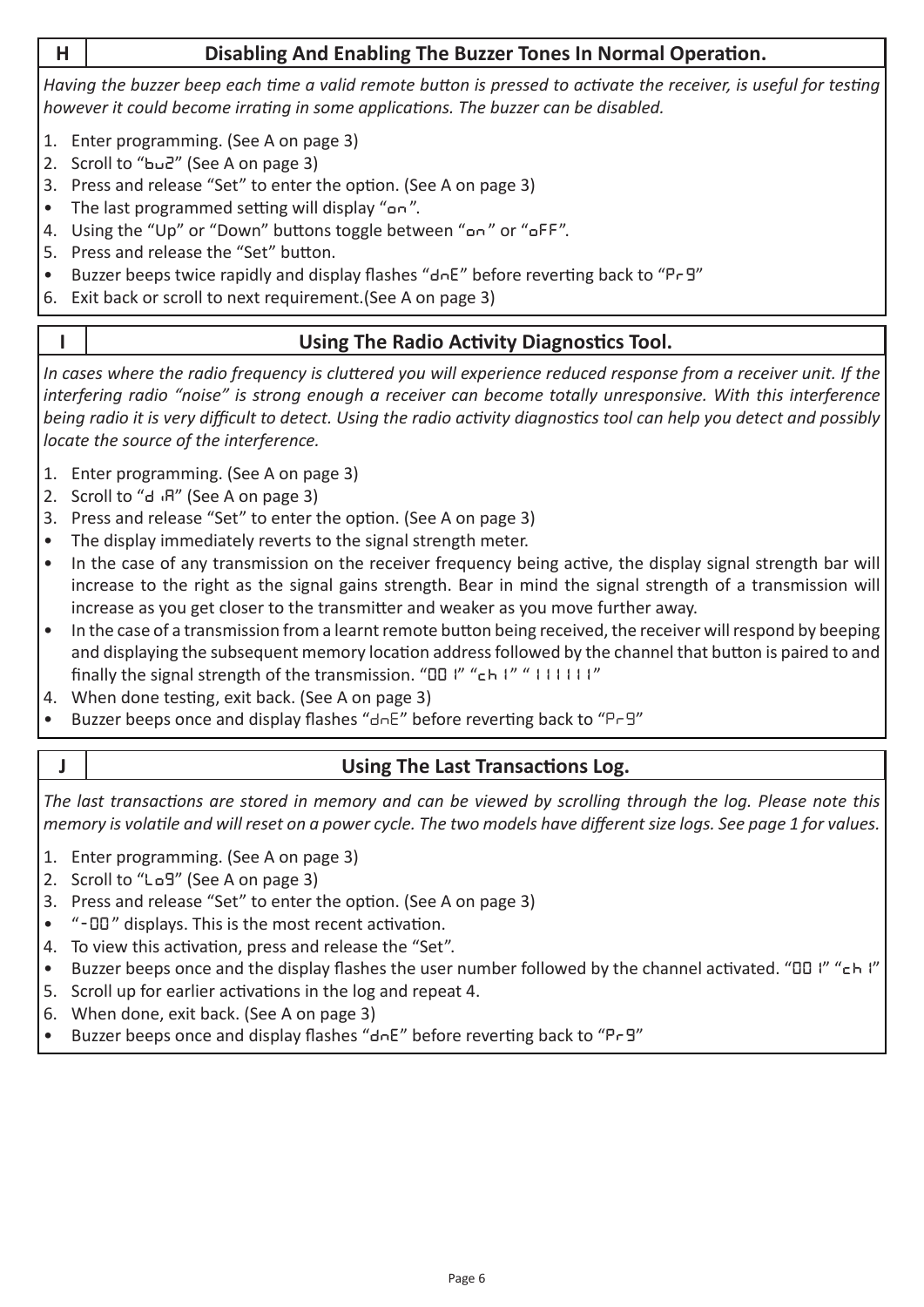#### <span id="page-6-0"></span>**K Viewing How Many Users Have Been Added And The Software/ Hardware Versions.**

- 1. Enter programming. (See A on page 3)
- 2. Scroll to "**inf**" (See A on page 3)
- 3. Press and release "Set" to enter the option. (See A on page 3)
- Buzzer beeps once and display flashes "D54" " oF" "999" (54 users of 999 already used\*)
- • "**0.04**" Software version,
- • "**00.4** " Hardware version,
- • "**co3**" Product type.
- • Buzzer beeps once and display flashes "**dne**" before reverting back to "**pr9**"

\*Some values indicated are limited to the CONDO model.

#### **WARRANTY:**

- 1. All goods manufactured by ET NICE (Pty) Ltd carry a 12 month factory warranty from date of invoice.
- 2. All goods are warranted to be free of faulty components and manufacturing defects.
- 3. Faulty goods will be repaired or replaced, at the sole discretion of ET NICE (Pty) Ltd, free of charge.
- 4. This warranty is subject to the goods being returned to the premises of ET NICE (Pty) Ltd.
- 5. The carriage of goods is for the customer's account.
- 6. This warranty is only valid if the correct installation and application of goods, as laid out in the applicable documentation accompanying said goods, is adhered to.
- 7. All warranty claims must be accompanied by the original invoice.
- 8. All claims made by the end user must be directed to their respective service provider/installer.

#### **The following conditions will disqualify this product from the warranty as laid out above. These conditions are non- negotiable.**

- 1. Any unauthorized non-manufacturer modifications to the product or components thereof.
- 2. Any modification to the installation methods described in the installation instructions.
- 3. Any application or use of the product other than the intended use and application prescribed in the product documentation.

#### **The following items are not included in the warranty or they carry a special warranty condition of their own.**

- 1. Damage resultant of wind and other climatic influences such as lightning strikes.
- 2. Damage due to high voltage surges.
- 3. Damage due to infestation i.e. Ants nesting...
- 4. Water damage. It is the responsibility of the installer to ensure the product is installed in a location that is protected from water ingress. The ingress protection rating is specified in the accompanying documentation. Housings that require that cable entries be made by the installer do not carry an exfactory ingress protection rating as it is the responsibility of the installer to seal the cable entry points after installation of the cabling.